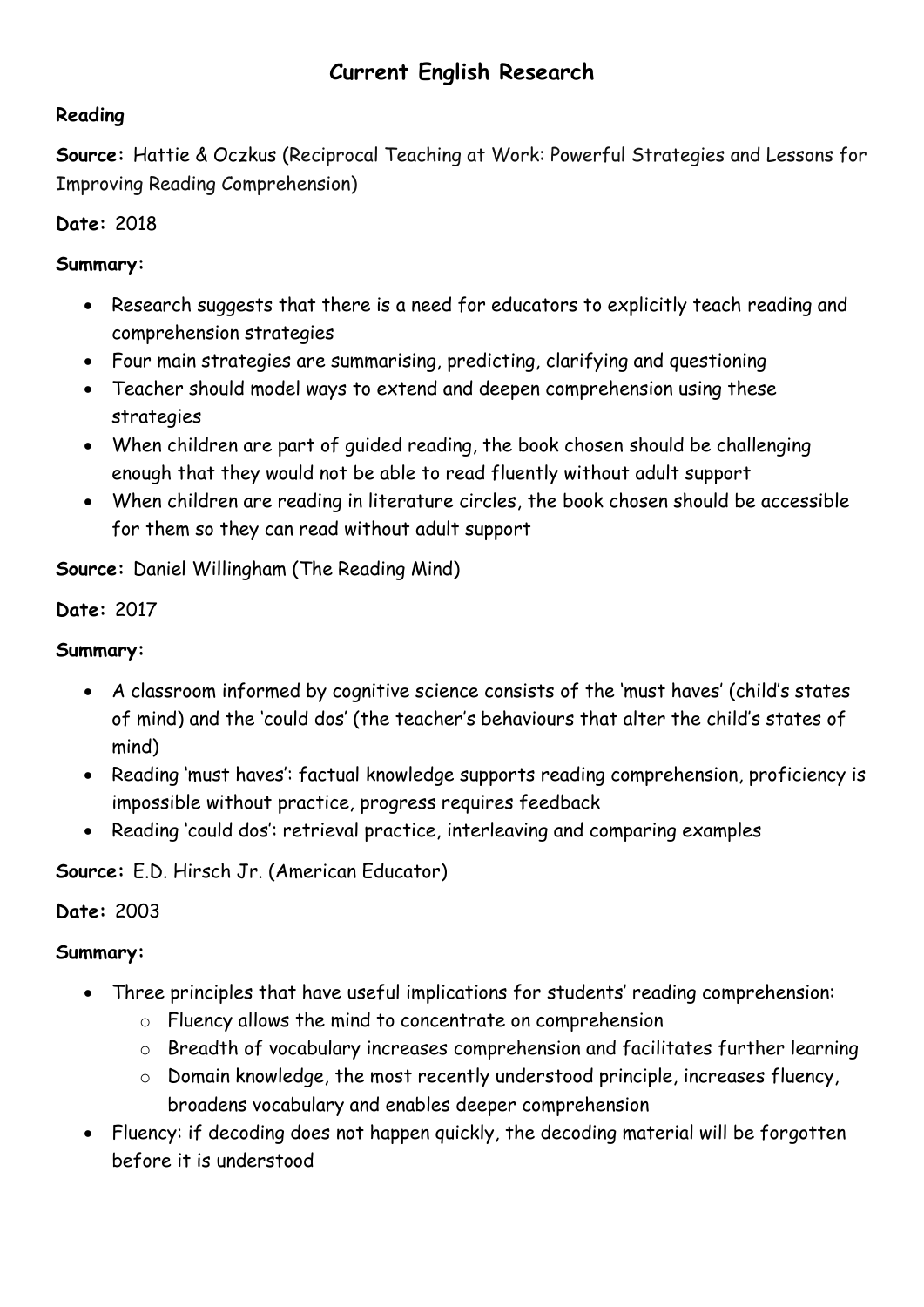- o Experiments show that a child who can sound out nonsense words quickly and accurately has mastered the decoding process and is on the road to freeing up her working memory to concentrate on comprehension of meaning
- o Fluency is increased by domain knowledge which allows the reader to make rapid connections between new and previously learned content
- o Prior knowledge about a topic speeds up basic comprehension and leaves working memory free to make connections between new material and previously learned information, to draw inferences and to ponder implication
- o Chunking a word used by George A. Miller to denote the way knowledgeable people concentrate multiple components into a single item that takes up just one slot in working memory
- Breadth of vocabulary: Vocabulary knowledge correlates strongly with reading and oral comprehension
	- o Vocabulary experts agree that adequate reading comprehension depends on a person knowing between 90 and 95% of the words in a text
	- o Those that know 90% of the words will understand its meaning and they will begin to learn the other 10% of the words
	- o Those that do not know 90% will miss opportunity to learn the content of the text and to learn more words. The prominent reading researcher Keith Stanovich termed this growing gap the 'Matthew Effect' from the passage in the Gospel of Matthew: 'Unto every one that hath shall be given, and he shall have abundance but from him that hath not shall be taken away even that which he hath'
	- o We need to engage in the best, most enabling kinds of vocabulary building
		- Explicit vocabulary development, especially in Early Years, and especially for children who are behind
		- Most vocabulary growth results incidentally from massive immersion in the world of language and knowledge
- Domain knowledge: domain knowledge enables readers to make sense of the word combinations and choose among multiple possible word meanings. Reading and listening require the reader to make inferences that depend on prior knowledge – not on decontextualized 'inferencing' skill
	- o Once print has been decoded into words, reading comprehension, like listening comprehension, requires the active construction of inferences from utterances that are chock full of unstated premises and unexplained allusions
- Language Arts Curriculum:
	- o Acquiring word knowledge and domain knowledge is a gradual and cumulative process
	- o Top research suggests that 40 minutes of daily decoding instruction is plenty in first grade and for most second graders 20 minutes is ample
	- o That leaves time for activities that foster vocabulary, domain knowledge and fluency. Such knowledge could be conveyed through read-alouds, well-conceived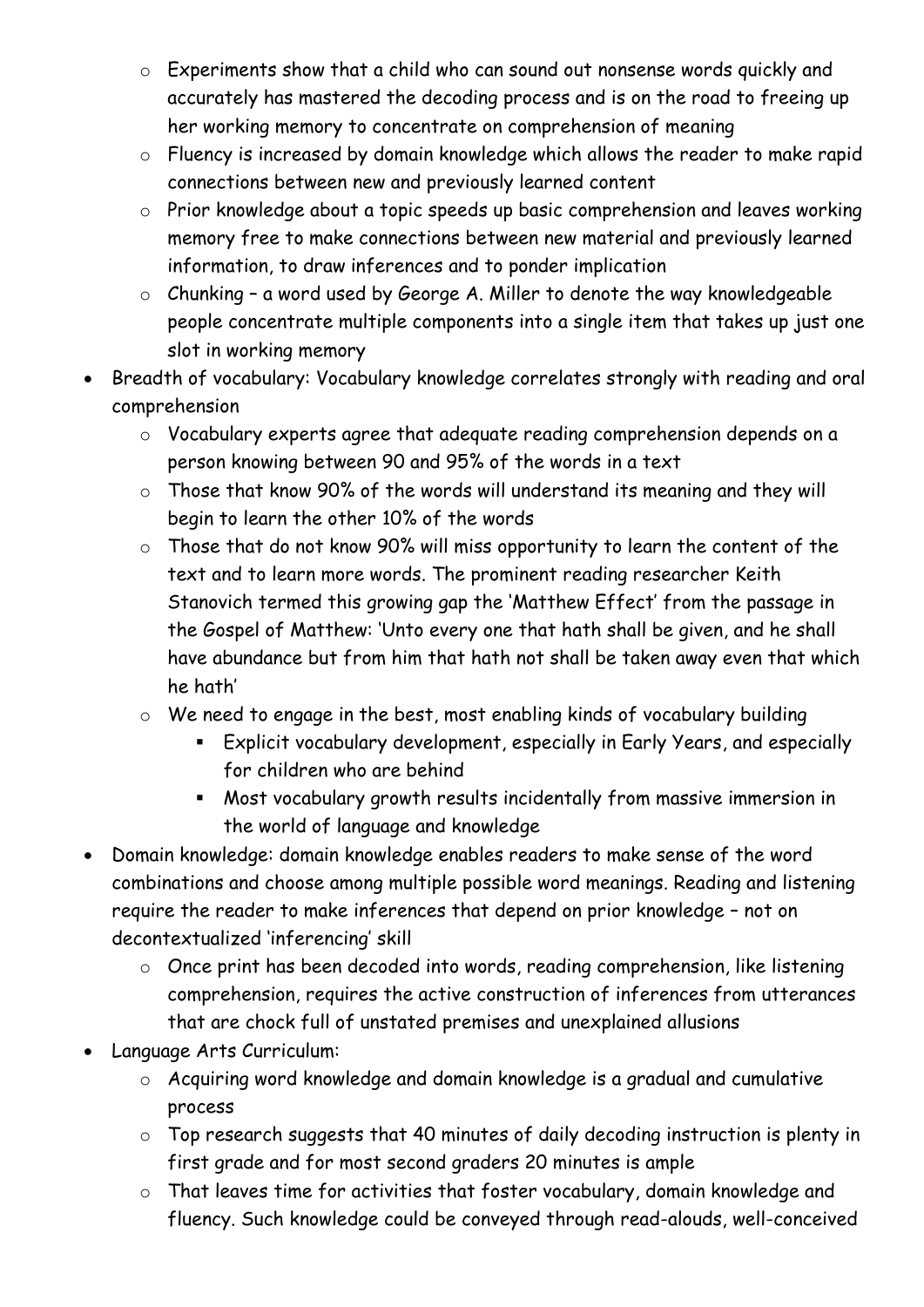vocabulary instruction and a variety of cumulative activities that immerse children in word and world knowledge

- o Oral comprehension generally needs developing in our youngest students if we want them to be good readers. This means that instruction and practice in fluency of decoding need to be accompanied by instruction and practice in vocabulary and domain knowledge
- o An important vehicle is teacher read-alouds, in which texts selected for their interest, substance and vocabulary are read aloud to children and followed by discussion and lessons that build children's understanding of the ideas, topics and words in the story
- o One problem is the banality of the content of texts used in the curriculum and also the overwhelming amount of fiction compared to non-fiction
- o Every researcher believes that there is initial value in practising comprehension strategies such as predicting, classifying etc. After the initial benefit, further conscious practice of these skills is a waste of time. These skills are better activated in the course of becoming increasingly familiar with the vocabulary and domain of what is being read
- Such immersion in a topic not only improves reading and develops vocabulary, it also develops writing skill

**Source:** Crandall et al. (Language Comprehension and its connections to knowledge)

### **Date:** 2016

#### **Summary:**

Factual knowledge supports reading comprehension

- Research has shown that even with strong phonics teaching in place, children won't be strong readers if they have a limited knowledge – language/vocabulary/key subjects
- These 3 elements to language comprehension must be taught so that pupils apply them strategically when interpreting a text (not automatically applied)

### a) Apply background knowledge

- Disadvantaged may be able to decode without comprehension have less overall knowledge and this is the dominant factor driving reading comprehension
- Can't teach every aspect of knowledge covered in texts takes years of exposure knowledge leads to more knowledge
- Could before reading: simple statements 'we're going to read a story about how animals camouflage themselves'
- Be brief and strategic know the purpose of what you are going to tell them want to activate background knowledge that is needed and nothing else that might be a distraction
- Don't reveal info that you want them to extract for themselves

b) Apply knowledge of vocab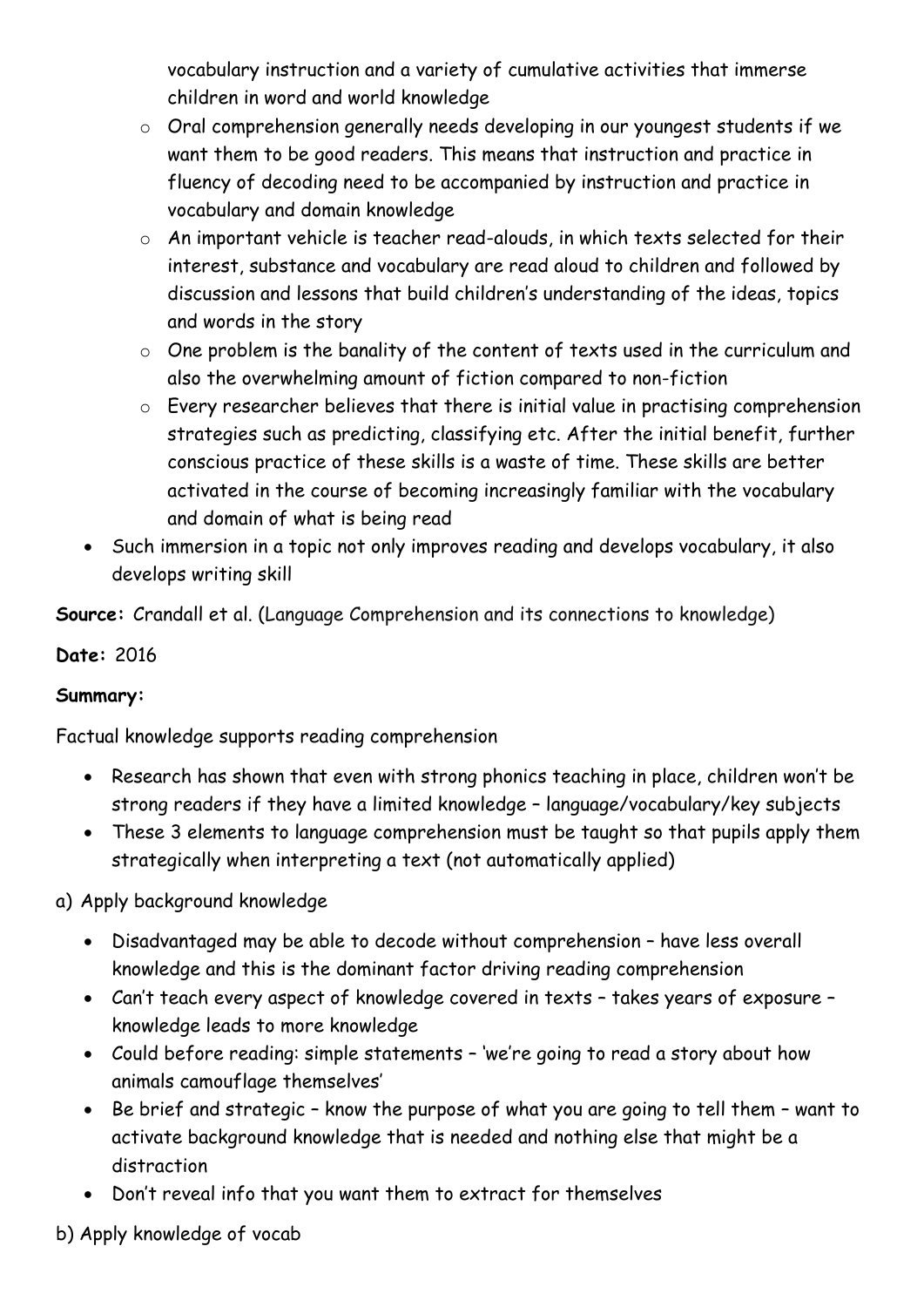- Often seen as the central thread in language comprehension knowledge of vocab strong predictor of comprehension ability
- Once in school, can learn 3000 words a year comprehending many more
- To accomplish this rate of learning, they need to be exposed to new words every day especially disadvantaged children who come to school knowing millions of fewer words than those not disadvantaged
- Immerse them in vocab
- c) Understand language structures that exist between words and within sentences
	- Knowledge of grammar
	- Inference behind the text
	- Reading strategies

Proficiency is impossible without practice

- Needs to be enough time allocated to independent reading
- Needs to be distinction between academic reading and reading for pleasure
- Children need to understand the purpose of academic reading
- Reading for pleasure if done in the right way can have a positive impact of vocab knowledge/attitudes to reading and ultimately comprehension because of knowledge build up
- Research has shown that a lot of reading programmes don't actually allocate enough time to reading:
	- o 20 min reading period
	- o Freely choose material
	- o Variety of genres
	- o Opportunities for discussion

Progress requires feedback

• Same as any other subject, children need to know how to improve

Progress as language comprehenders – focus being on knowledge/vocab/language structures

**Source:** S.M.R. Watson et al (Evidence-Based Strategies for Improving the Reading Comprehension of Secondary Students: Implications for Students with Learning Disabilities)

#### **Date:** 2012

#### **Summary:**

• Factors essential to reading comprehension include (i) WM capacity and other executive processes, (ii) prior knowledge, (iii) motivation, (iv) vocabulary, (v) text coherence, and (vi) text structure.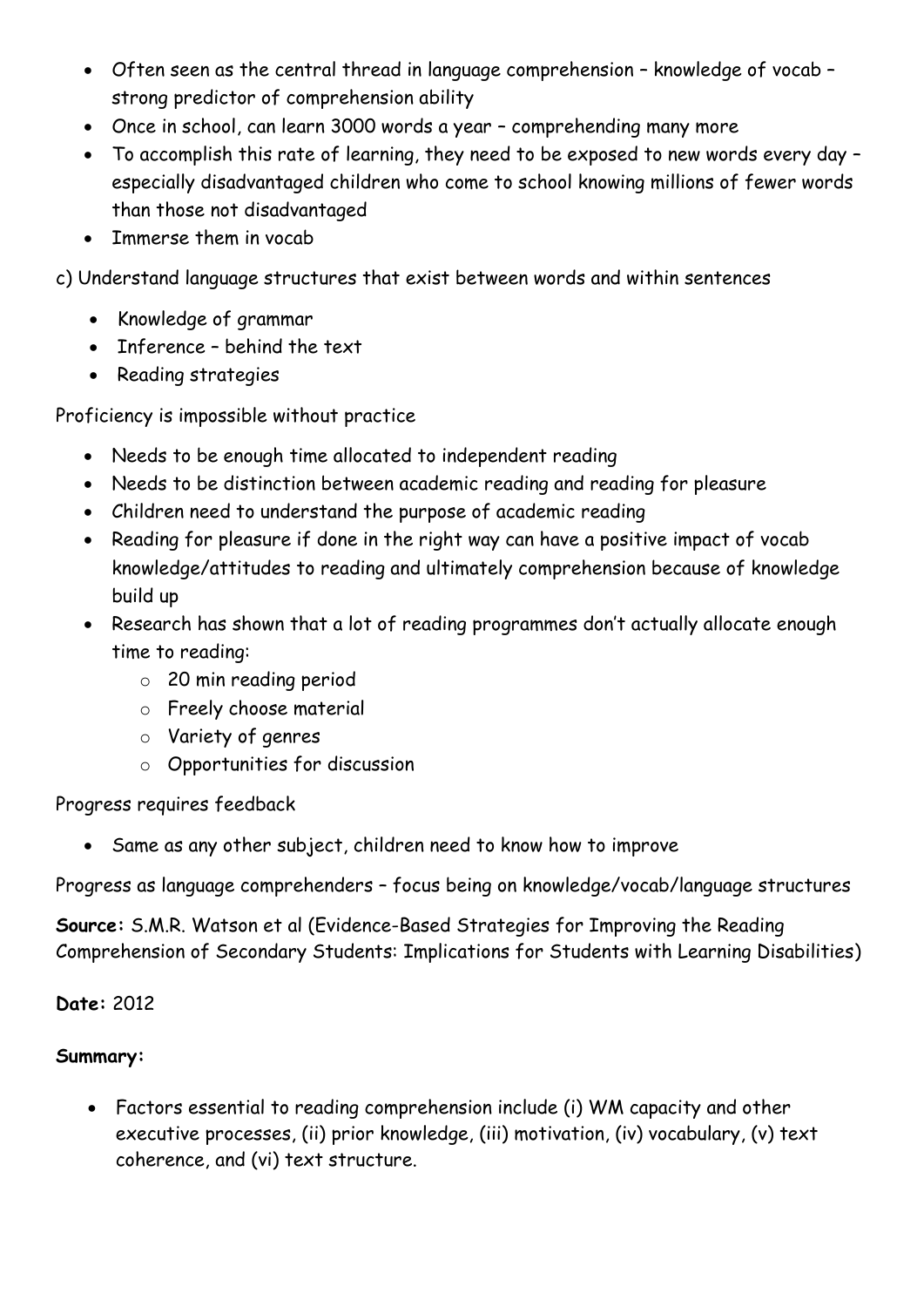**Source:** Rupley et al. (Reading and Writing Quarterly)

### **Date:** 2009

#### **Summary:**

- Children need to:
	- o learn to decode and encode text accurately
	- o read text fluently
	- o learn to comprehend and learn from text
	- o learn to compose text
- One reality that makes reading instruction complicated is that no assessment blueprint spells out precisely where and how much instructional time and effort teachers should devote to each instructional task or strand or which techniques work best with individual learners
- Understanding individual differences among learners offers the answers to these questions. Then, using the right amount of direct/explicit instruction in relation to the desired outcomes is the foundation of effective reading instruction

**Source:** McConnaughhay (The relationship between reading fluency and reading comprehension for third-grade students, Graduates Research for Education)

### **Date:** 2008

- Positive relationship between reading fluency and reading comprehension
- Good comprehension skills are acquired when students have secure decoding skills, fluency skills, background knowledge, motivation and engagement (Pardo, 2004)
- Problems with fluency result/stem from poor decoding skills
- Modelling is a very important aspect of fluency instruction. Students need to hear and see what fluent reading sounds like. Mdelling is the basis of all good fluency insruction. Teachers can implement daily classroom practices such as reading aloud, books on topics, partner reading (Armbruster, et al. 2001)
- Other techniques: choral, echo, phrase, punctuation reading
- Armbruster, et al. (2001): "Text comprehension can be improved by instruction that helps readers use specific comprehension strategies.
	- o Monitoring comprehension
	- o Using graphic/semantic organisers
	- o Answering questions
	- o Generating questions
	- o Recognising story structure
	- o Summarising
- Nation & Angell (2006): "Predictions, drawing conclusions, making inferences, monitoring and clarifying, asking questions, connecting events to prior knowledge, visualising, summarising"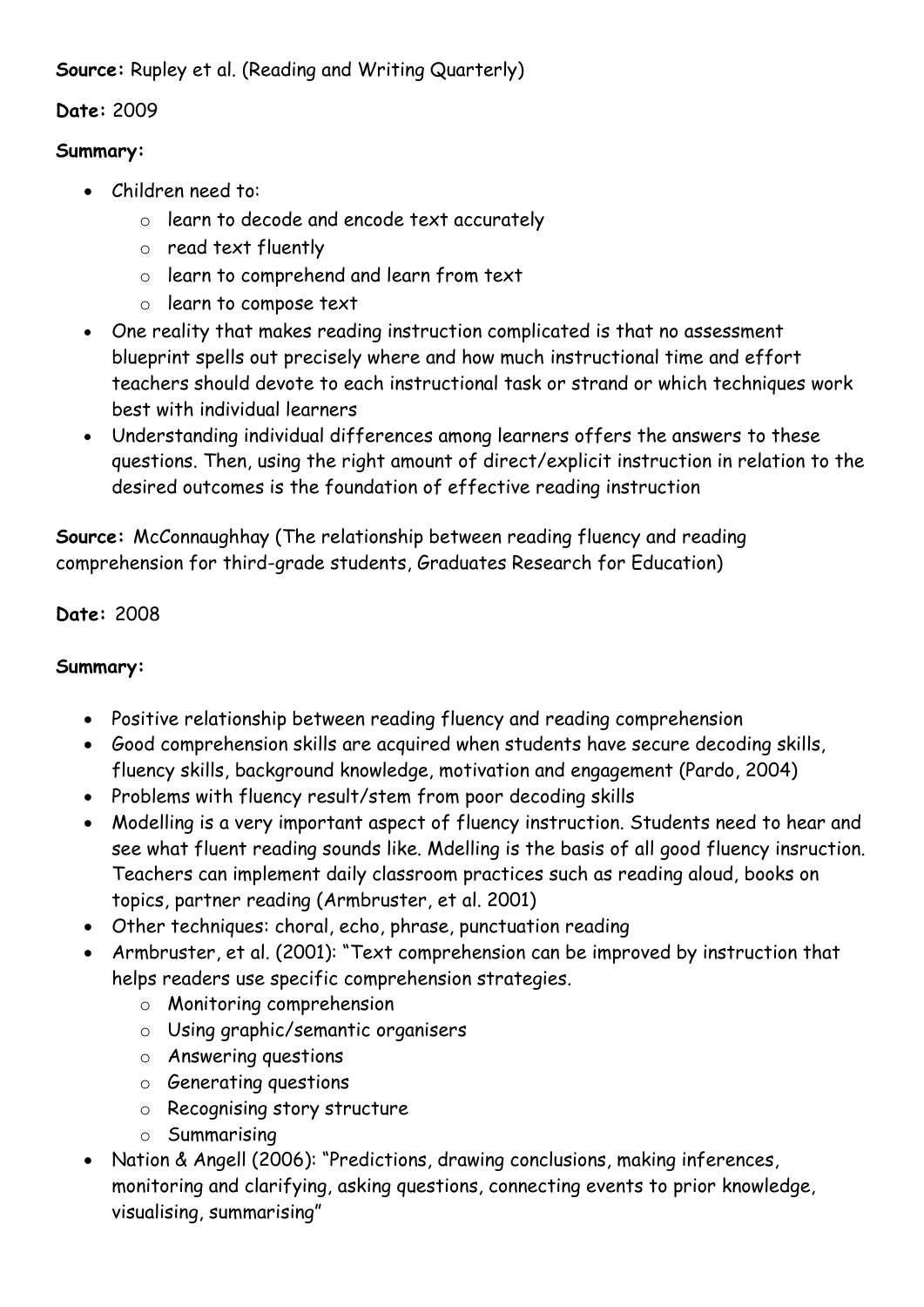• Kolic-Vehovec & Bajsanski (2006) – recent study: upper elementary children used comprehension monitoring (a strategy used by readers to monitor their understanding as they read) as they read resulted in a significant improvement in their text level comprehension

**Source:** Hacket, M. G. (Hierarchy of skills, Dept. Educational Research)

**Date:** 1970

#### **Summary:**

• Hierarchy of skills in listening and reading comprehension (grade 2 = year 3)

| Skill                | Skill Names             | Grade 2  |  |
|----------------------|-------------------------|----------|--|
|                      |                         | $n = 84$ |  |
| $\mathbf{1}$         | Identifying stated      |          |  |
|                      | main idea               | 5        |  |
| $\mathbf{z}$         | Recognizing ex-         |          |  |
|                      | amples by detail        | з        |  |
| з.                   | Reinstating se-         |          |  |
|                      | quence of ideas         | 6        |  |
| $\ddot{\phantom{0}}$ | Inferring main          |          |  |
|                      | idea from specifics     | ı        |  |
| 5.                   | <b>Identifying mood</b> | 2        |  |
| 6.                   | Applying standards      |          |  |
|                      | to judge persuasion     | 8        |  |
| $\overline{7}$       | Predicting sequences    |          |  |
|                      | of thought              | 10       |  |
| 8                    | Inferring conotative    |          |  |
|                      | word meaning            | 4        |  |
| 9                    | Identifying sequence    |          |  |
|                      | inconsistencies         | 11       |  |
| 10                   | Inferring speaker's     |          |  |
|                      | purpose                 | 7        |  |
| 11                   | Judging logical         |          |  |
|                      | validity                | 9        |  |

#### **Writing (genres, vocabulary and creativity)**

**Source:** Clark & Douglas (2011), Graves (1983), Olighouse & Wilson (2012) and Copping (2016)

- There is strong correlation between reading attainment and writing attainment and there is also a relationship between attainment and enjoyment in reading and writing
- Writing is a complex process, involving the coordination of many high-level cognitive and meta-cognitive skills. Seminal models of the writing process suggest that producing a quality written text requires generating and organising ideas, goalsetting, planning, drafting, revising, and continuously self-monitoring performance.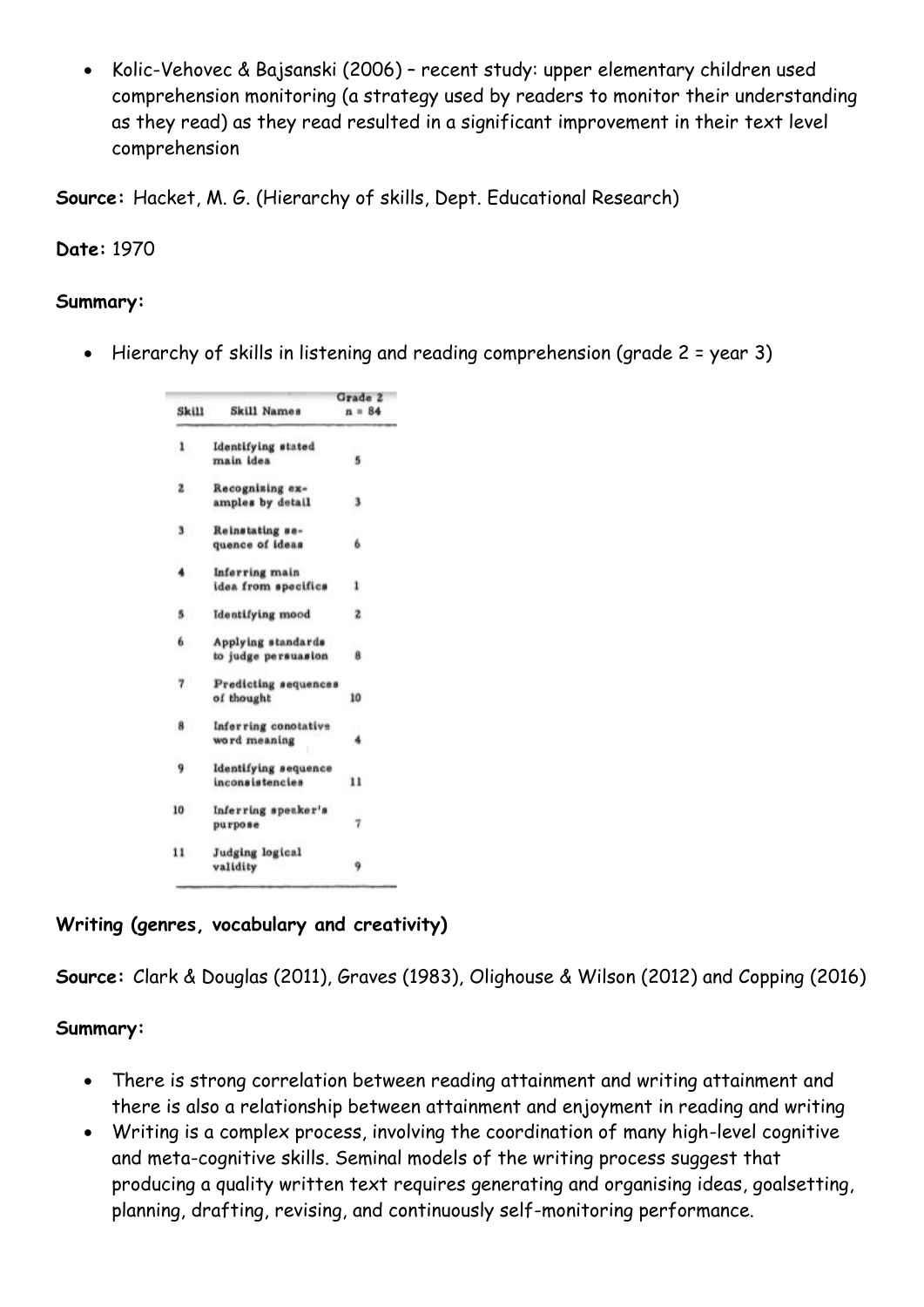Subsequently, these models have informed research investigating the importance of writing activities for producing quality writing.

- Research also has explored different elements within the actual written composition, and questioned which aspects are related to writing quality (e.g., organisation, sentence complexity, language)
- Cognitive models of writing emphasise the cognitive and linguistic resources writers need to compose quality text. One resource, long-term memory, helps explain how vocabulary may be used in the writing process. Flower and Hayes (1980) discuss longterm memory within their explanation of the translating process, a process in which a writer renders into linguistic form ideas, experiences, and sensory images that are stored in long-term memory. Vocabulary facilitates this process; without vocabulary such things cannot be expressed
- Creative integration allows for curriculum areas to be taught as individual disciplines but connections are made – 'old' knowledge used to create 'new' knowledge.

### **Spellings**

**Source:** J. Gentry (Literacy expert and author of 'Spelling Connections')

## **Date:** 2012

- There is a direct link between poor spelling and poor reading (Reed, 2012) and there is a disconnection between the latest research and what is happening in schools. The disconnection is that research calls for explicit spelling instruction (Gentry, 2012).
- Five best strategies for teaching spelling (Gentry, 2012):
	- o Construct age appropriate word lists that reflect the key patterns and rules.
	- o Follow test-study-test cycle.
	- o Teach children research-based word learning techniques (see below).
	- o Have children self-correct after test.
	- o Use spelling games and sorting activities to increase motivation.
- Five effective learning techniques (Gentry, 2012):
	- o Self-testing following a test-study-test cycle
	- o Self-explanation children explain 'how' a spelling rule or pattern works.
	- o Elaborative interrogation children explain 'why' words are spelt in certain ways, e.g. why is *hop* spelt h-o-p and *hope* spelt h-o-p-e?
	- o Distributed practice meaningful practice and application.
	- $\circ$  Interleaved practice children revisit the words every day.
- Morphological development for prefixes, suffixes, Greek and Latin bases or roots and word histories and origins is key, as well as the development of sound, pattern and meaning.
- Teachers should select spelling words from their spelling textbook, students' content area reading material, students' reading literature and students' writing. Spelling